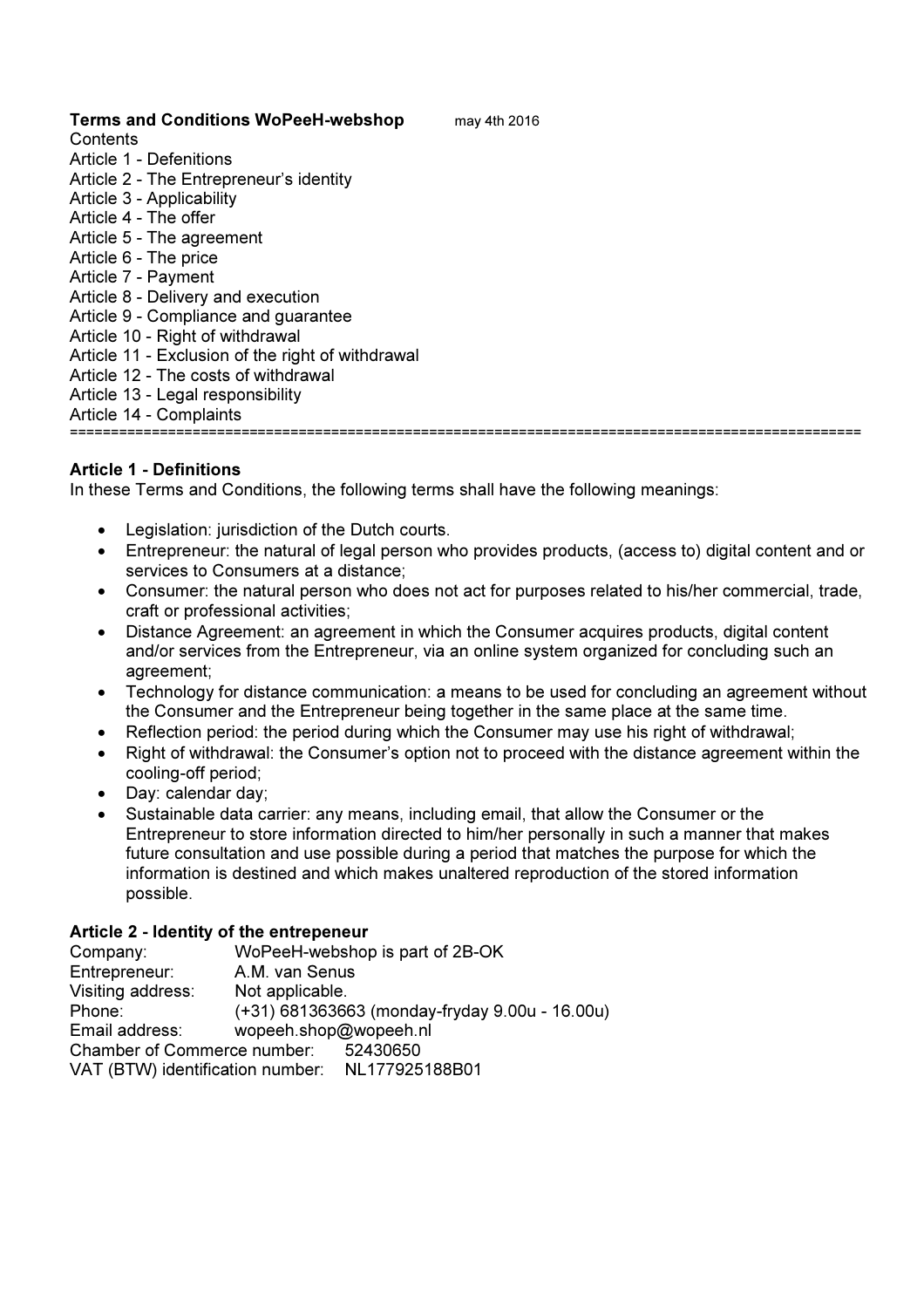# Article 3 - Applicability

- 1. These General Terms and Conditions apply to any offer from the WoPeeH-webshop and to any distance contract concluded by the Entrepreneur and the Consumer.
- 2. Dutch legislation is applicable on any agreement between Entrepreneur and Consumer of WoPeeH webshop.
- 3. The Entrepreneur shall make these General Terms and Conditions available free of charge and as soon as possible. If this is reasonably impossible, the Entrepreneur shall indicate in what way the General Terms and conditions can be inspected and/or that they will be sent free of charge if so requested, before the distant contract is concluded.
- 4. If the distance contract is concluded electronically, the text of these General Terms and Conditions, in deviation from the previous section and before the distance contract is concluded, may also be supplied to the Consumer electronically in such a way that the Consumer can easily store it on a long- term data carrier. If this is reasonably impossible, it will be specified where the General Terms and Conditions can be viewed electronically and that they will be sent to at the Consumer´s request free of charge, either via electronic means or otherwise, before concluding the distance contract.

## Article 4 - The offer

- 1. If an offer is of limited duration or if certain conditions apply, it shall be explicitly stated in the offer.
- 2. The offer contains a full and accurate description of the products, digital content and/or services offered. The description is suitably detailed to enable the Consumer to assess the products, or services and/or digital content adequately. If the Entrepreneur makes use of pictures, they are truthful images of the products and/or services provided. Obvious errors or mistakes in the offer do not bind the Entrepreneur.
- 3. All offers contain such information that it is clear to the Consumer what rights and obligations are attached to accepting the offer. In detail:
- The way in which the contract shall be concluded and what actions are needed for this;
- The price including all taxes of the product
- The delivery costs:
- The way of payment,
- The way of delivery or implementation of the distance contract;

## Article 5 - The agreement

- 1. Subject to the provisions in paragraph 4, the contract becomes valid when the Consumer has accepted the offer and fulfilled the terms and conditions set.
- 2. If the Consumer accepted the offer via electronic means, the Entrepreneur shall promptly confirm receipt of having accepted the offer via electronic means. As long as the receipt of said acceptance has not been confirmed, the Consumer may repudiate the contract.
- 3. The Consumer is held to notify the WoPeeH-webshop promptly, as soon as possible about any errors in payment or address information.
- 4. If the contract is concluded electronically, the Entrepreneur will take appropriate technical and organisational security measures for the electronic data transfer and ensure a safe web environment. If the Consumer can pay electronically, the Entrepreneur shall observe appropriate security measures.
- 5. Before delivering the product, the Entrepreneur shall send the following information along with the contract in writing or in such manner that the Consumer can store it in an accessible manner on a long-term data carrier:

a) the contact address of the Entrepreneur where the Consumer may get into contact with any complaints;

b) the conditions on which and the manner in which the Consumer may exercise the right of withdrawal, or, as the case may be, clear information about his being exempted from the right of withdrawal;

c) the information corresponding to existing after-sales services and guarantees; d) the information that has been set out in Article 4 sub-3 of these Terms;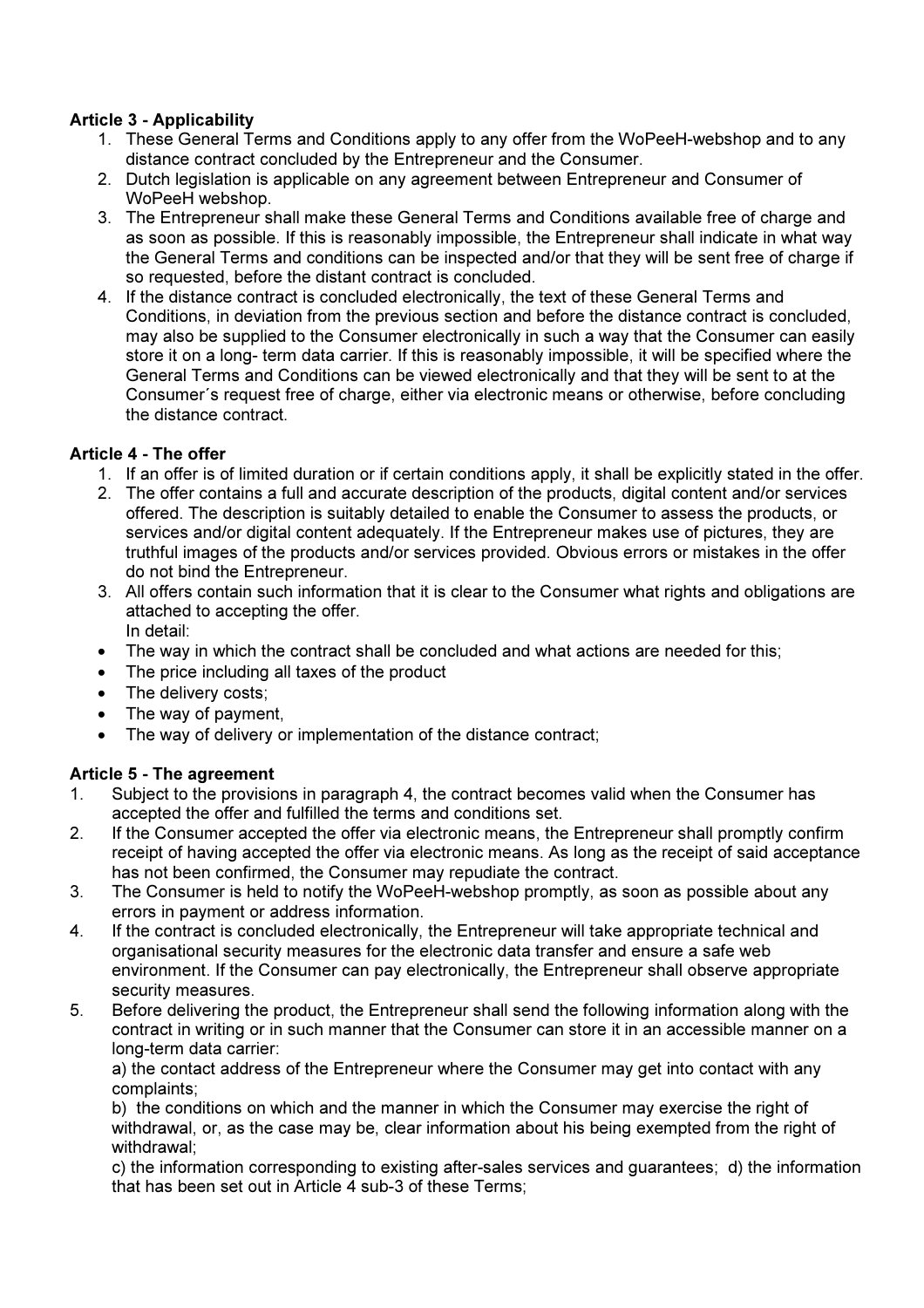# Article 6 - The price

- 1. The prices of the products and/or services provided shall not be raised during the validity period given in the offer, subject to changes in price due to changes in VAT rates.
- 2. All prices indicated in the provision of products or services are including VAT.
- 3. Shippingcosts are not included in Prices unless this is explicitly indicated.

## Article 7 - Payment

- 1. The Consumer shall pay the total amount as indicated in the agreement as soon as possible after accepting the offer to the bank account of the Entrepreneur as indicated in the agreement.
- 2. If payment did not take place in accordance with sub-1 the amounts to be paid by the Consumer must be settled within 14 days after concluding the agreement.
- 3. After repudiation in conformity with Article 9 and Article 10, the Entrepreneur shall return the payment made by the Consumer promptly but at least within 30 days after repudiation.

## Article 8 - Delivery and execution

- 1. The Entrepreneur shall exercise the best possible care when booking orders and executing product orders and when assessing requests for the provision of services.
- 2. Consumers can not claim the execution of the agreement, shipping, or delivery of products until payment has been received in conformity with Article 7.
- 3. The place of delivery is at the delivery address given by the Consumer to the WoPeeH-webshop.
- 4. With due observance of the stipulations in Article 4 and sub-2 of this article, the Entrepreneur shall execute accepted orders with convenient speed but at least within 15 days, unless another delivery period was agreed on.
- 5. If the delivery has been delayed, or if an order cannot be filled or can be filled only partially, the Consumer shall be informed about this within one month after ordering. In such cases, the Consumer is entitled to repudiate the contract free of charge.
- 6. The risk of loss and/or damage to products will be borne by the Entrepreneur until the time of delivery to the Consumer or a representative appointed in advance and made known to the Consumer, unless explicitly agreed otherwise.

### Article 9 - Compliance and Guarantee of the Performance of an agreement

- 1. Whilst we try and ensure that all details, descriptions and prices which appear on this Website are accurate, errors may occur.We therefore reserve the right to correct any errors, inaccuracies or omissions and to change or update information at any time without prior notice. We reserve the right to refuse to fill any orders that you may place based on information that has obvious errors or inaccuracies, including, without limitation, errors, inaccuracies or out-of-date information regarding pricing, shipping, payment terms, or return policies.
- 2. The Entrepreneur guarantees that, subject to sub-1, the products and/or services comply with the contract, with the specifications listed in the offer, with reasonable requirements of usability and/or reliability and with the existing statutory provisions and/or government regulations on the day the contract was concluded.
- 3. The Entrepreneur guarantees that the products and/or services comply with the contract, with the specifications listed in the offer, with reasonable requirements of usability and/or reliability and with the existing statutory provisions and/or government regulations on the day the contract was concluded.
- 4. An extra guarantee offered by the Entrepreneur, his Supplier, Manufacturer or Importer shall never affect the rights and claims the Consumer may exercise against the Entrepreneur about a failure in the fulfilment of the Entrepreneur's obligations if the Entrepreneur has failed in the fulfilment of his part of the agreement.